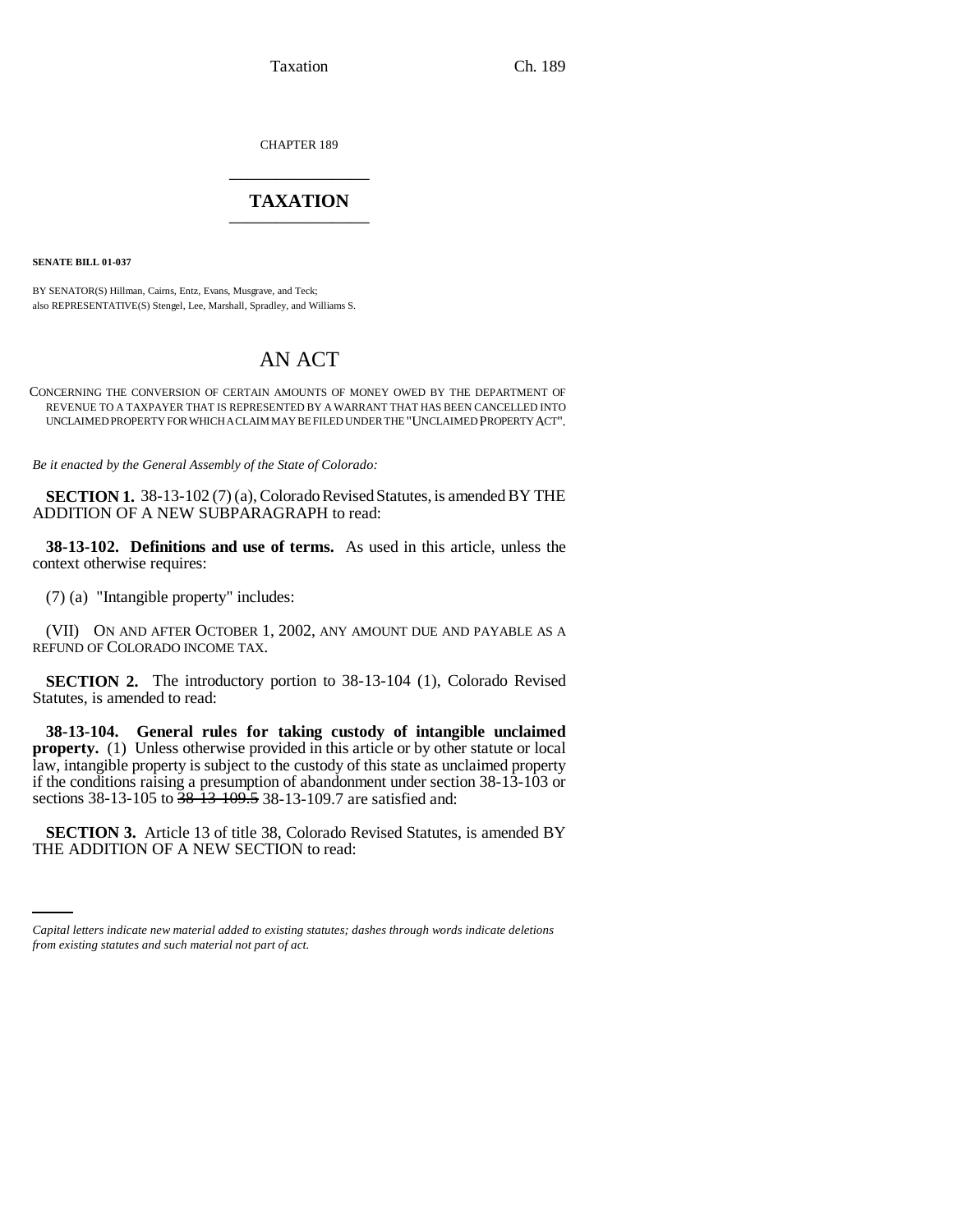**38-13-109.7. Income tax refunds.** ON AND AFTER OCTOBER 1, 2002, ANY AMOUNT DUE AND PAYABLE AS A REFUND OF COLORADO INCOME TAX OR GRANT FOR PROPERTY TAXES, RENT, OR HEAT OR FUEL EXPENSES ASSISTANCE REPRESENTED BY A WARRANT THAT HAS NOT BEEN PRESENTED FOR PAYMENT WITHIN SIX MONTHS FROM THE DATE OF ISSUANCE OF THE WARRANT AND THAT HAS BEEN FORWARDED BY THE DEPARTMENT OF REVENUE TO THE ADMINISTRATOR PURSUANT TO SECTION 39-21-108 (5), C.R.S., IS PRESUMED ABANDONED.

**SECTION 4.** 39-21-108, Colorado Revised Statutes, is amended BY THE ADDITION OF A NEW SUBSECTION to read:

**39-21-108. Refunds.** (5) (a) ON AND AFTER OCTOBER 1, 2002, ANY WARRANT REPRESENTING A REFUND OF INCOME TAX IMPOSED BY ARTICLE 22 OF THIS TITLE OR A GRANT FOR PROPERTY TAXES, RENT, OR HEAT OR FUEL EXPENSES ASSISTANCE ALLOWED BY ARTICLE 31 OF THIS TITLE THAT IS NOT PRESENTED FOR PAYMENT WITHIN SIX MONTHS FROM ITS DATE OF ISSUANCE SHALL BE VOID. ON AND AFTER OCTOBER 1, 2002, UPON THE CANCELLATION OF A WARRANT IN ACCORDANCE WITH THE STANDARD OPERATING PROCEDURES OF THE DEPARTMENT OR THE STATE CONTROLLER, THE DEPARTMENT SHALL FORWARD TO THE STATE TREASURER THE NAME OF THE TAXPAYER AS IT APPEARS ON THE WARRANT, THE TAXPAYER IDENTIFICATION NUMBER, THE TAXPAYER'S LAST KNOWN ADDRESS, THE AMOUNT OF THE CANCELLED WARRANT, AND AN AMOUNT OF MONEY EQUAL TO THE AMOUNT SPECIFIED IN THE WARRANT SO THAT THE STATE TREASURER MAY MAKE THE REFUND PURSUANT TO THE PROVISIONS OF THE "UNCLAIMED PROPERTY ACT", ARTICLE 13 OF TITLE 38, C.R.S.

(b) THE DEPARTMENT MAY RECLAIM FROM THE UNCLAIMED PROPERTY FUND AND CREDIT TO THE APPROPRIATE STATE REVENUE FUND ANY AMOUNT FORWARDED BY THE DEPARTMENT TO THE STATE TREASURER PURSUANT TO PARAGRAPH (a) OF THIS SUBSECTION (5) THAT WAS BASED ON A WARRANT REPRESENTING AN ERRONEOUS REFUND OR GRANT. IF THE STATE TREASURER ISSUED AN ERRONEOUS REFUND OR GRANT TO THE PERSON NAMED ON THE WARRANT, THE TREASURER SHALL PROVIDE PROOF OF THAT PAYMENT TO THE DEPARTMENT AND THE DEPARTMENT MAY ASSESS THAT AMOUNT PURSUANT TO SECTION 39-21-103 (1).

**SECTION 5.** 39-21-113, Colorado Revised Statutes, is amended BY THE ADDITION OF A NEW SUBSECTION to read:

**39-21-113. Reports and returns.** (12) NOTWITHSTANDING THE PROVISIONS OF THIS SECTION, ON AND AFTER OCTOBER 1, 2002, FOR THE PURPOSE OF ENABLING THE STATE TREASURER TO MAKE INCOME TAX REFUNDS PURSUANT TO THE PROVISIONS OF THE "UNCLAIMED PROPERTY ACT", ARTICLE 13 OF TITLE 38, C.R.S., THE DEPARTMENT SHALL SUPPLY THE STATE TREASURER WITH INFORMATION AS REQUIRED BY SECTION 39-21-108 (5).

**SECTION 6.** 39-22-604 (12) (a), Colorado Revised Statutes, is amended to read:

**39-22-604. Withholding tax - requirement to withhold - tax lien - exemption from lien.** (12) (a) (I) Moneys remitted by employers under this section shall be deposited with the state treasurer and by him OR HER credited to a fund hereby established, denominated the "income tax withholding fund". Refunds as provided